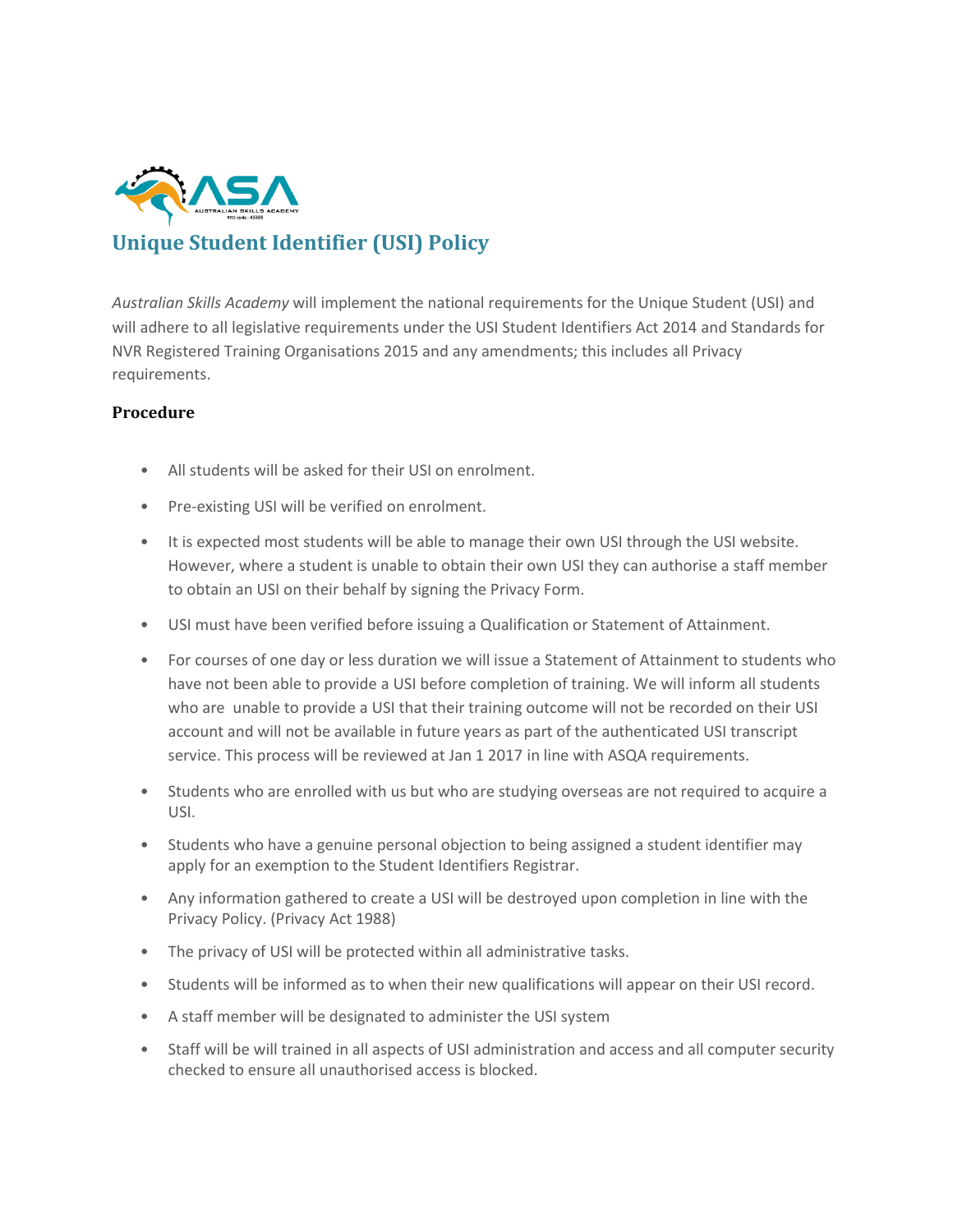• Information regarding obtaining a USI will be published on the website and in the Student Handbook

### **Smart and Skilled – additional requirement**

• Students will be directed to ensure access controls are to allow the Department and the Provider the appropriate levels of access to their USI records

**References** [Application for exemption of USI](https://www.usi.gov.au/training-organisations/training-organisation-requirements/exemptions-individuals/how-apply) [Australian Government: USI website](https://www.usi.gov.au/training-organisations) [Student Identifiers Act 2014](https://www.comlaw.gov.au/Details/C2014A00036) [Standards for NVR Registered Training Organisations \(RTO\) 2015](http://www.asqa.gov.au/about/national-vet-regulation/standards-for-nvr-registered-training-organisations.html)  [Student Identifiers Regulation 2014](https://www.comlaw.gov.au/Details/F2014L01204)

# **Privacy Notice**

If you do not already have a Unique Student Identifier (USI) and you want Australian Skills Academy to apply for a USI to the Student Identifiers Registrar (Registrar) on your behalf, Australian Skills Academy will provide to the Registrar the following items of personal information about you:

- your name, including first or given name(s), middle name(s) and surname or family name as they appear in an identification document;
- your date of birth, as it appears, if shown, in the chosen document of identity;
- your city or town of birth;
- your country of birth;
- your gender; and
- your contact details.

When we apply for a USI on your behalf the Registrar will verify your identity. The Registrar will do so through the Document Verification Service (DVS) managed by the Attorney-General's Department which is built into the USI online application process if you have documents such as a Medicare card, Birth Certificate, Driver Licence, Australian Passport, citizenship document, Certificate of registration by descent, Immicard or Australian entry visa.

If you do not have a document suitable for the DVS and we are authorised to do so by the Registrar we may be able to verify your identity by other means. If you do not have any of the identity documents mentioned above, and we are not authorised by the Registrar to verify your identity by other means, we cannot apply for a USI on your behalf and you should contact the Student Identifiers Registrar.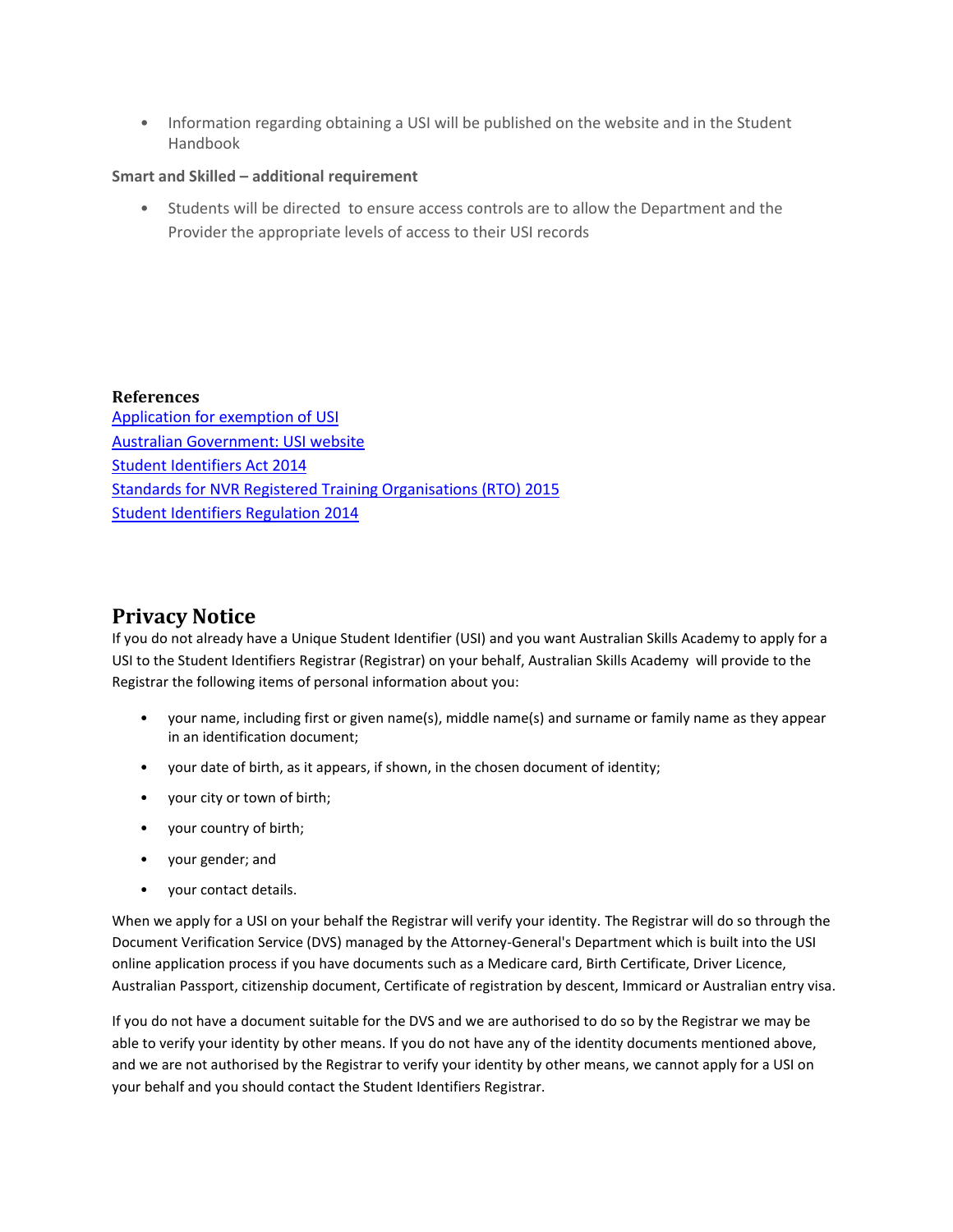In accordance with section 11 of the (Commonwealth) Student Identifiers Act 2014 (SI Act), we will securely destroy personal information which we collect from you solely for the purpose of applying for a USI on your behalf as soon as practicable after the USI application has been made or the information is no longer needed for that purpose, unless we are required by or under any law to retain it.

The personal information about you that we provide to the Registrar, including your identity information, is protected by the Commonwealth Privacy Act 1988 (Privacy Act). The collection, use and disclosure of your USI are protected by the SI Act.

If you ask Australian Skills Academy to make an application for a student identifier on your behalf Australian Skills Academy will have to declare that Australian Skills Academy has complied with certain terms and conditions to be able to access the online student identifier portal and submit this application, including a declaration that Australian Skills Academy has given you the following privacy notice:

You are advised and agree that you understand and consent that the personal information you provide to us in connection with your application for a USI:

• is collected by the Registrar for the purposes of:

- applying for, verifying and giving a USI;
- resolving problems with a USI; and
- creating authenticated vocational education and training (VET) transcripts;
- may be disclosed to:
	- Commonwealth and State/Territory government departments and agencies and statutory bodies performing functions relating to VET for:
		- the purposes of administering and auditing Vocational Education and Training (VET), VET providers and VET programs;
		- education related policy and research purposes; and
		- to assist in determining eligibility for training subsidies;
	- VET Regulators to enable them to perform their VET regulatory functions;
	- VET Admission Bodies for the purposes of administering VET and VET programs;
	- Current and former Registered Training Organisations to enable them to deliver VET courses to the individual, meet their reporting obligations under the VET standards and government contracts and assist in determining eligibility for training subsidies;
	- Schools for the purposes of delivering VET courses to the individual and reporting on these courses;
	- The National Centre for Vocational Education Research for the purpose of creating authenticated VET transcripts, resolving problems with USIs and for the collection, preparation and auditing of national VET statistics;
	- Researchers for education and training related research purposes;
	- Any other person or agency that may be authorised or required by law to access the information;
	- Any entity contractually engaged by the Student Identifiers Registrar to assist in the performance of his or her functions in the administration of the USI system; and